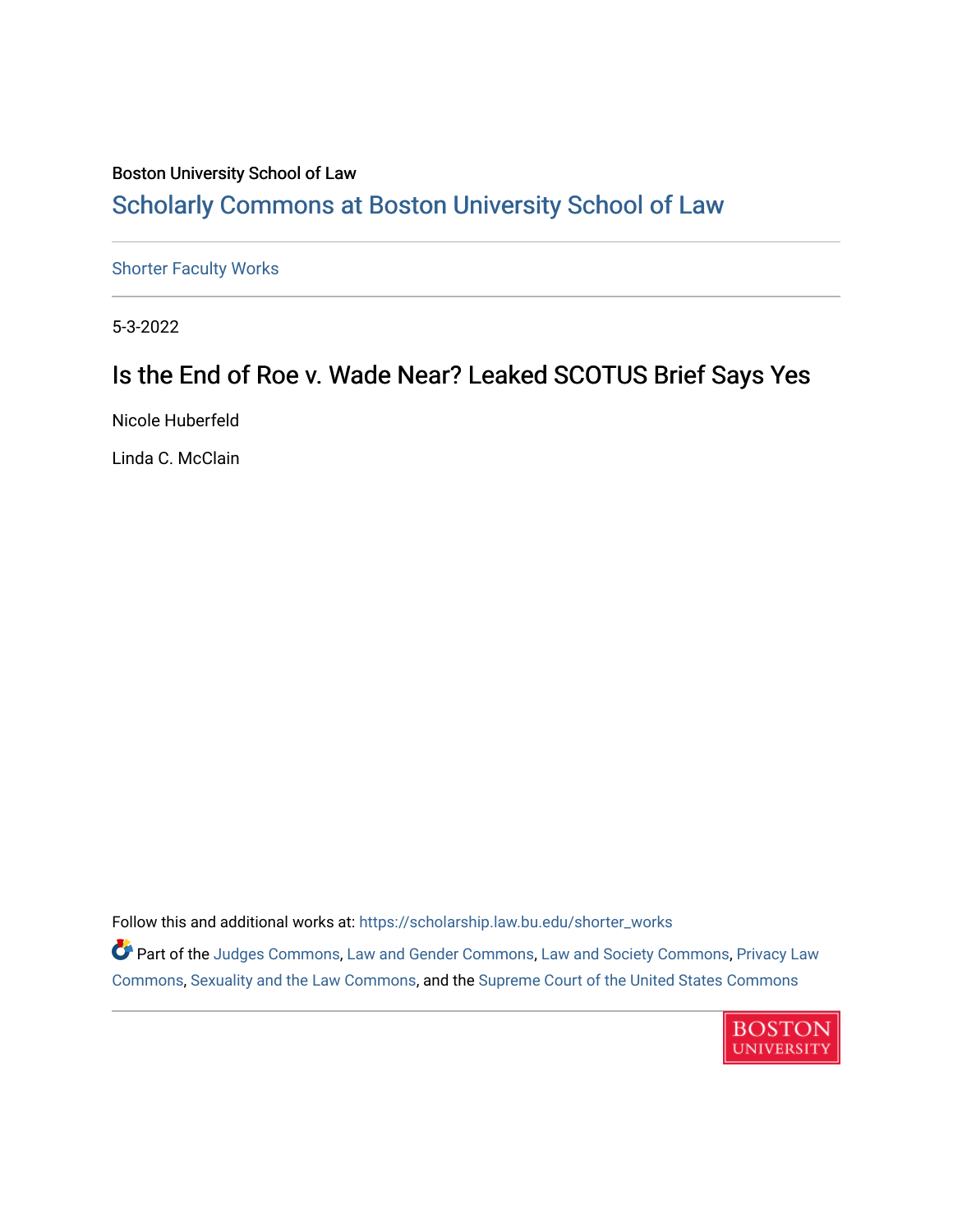# **Is the End of** *Roe v. Wade* **Near? Leaked SCOTUS Brief Says Yes**

OUTHEATTICLE

**Q&A: LAW and SPH professors on the controversial document, the future of abortion, and what comes next**

More Publications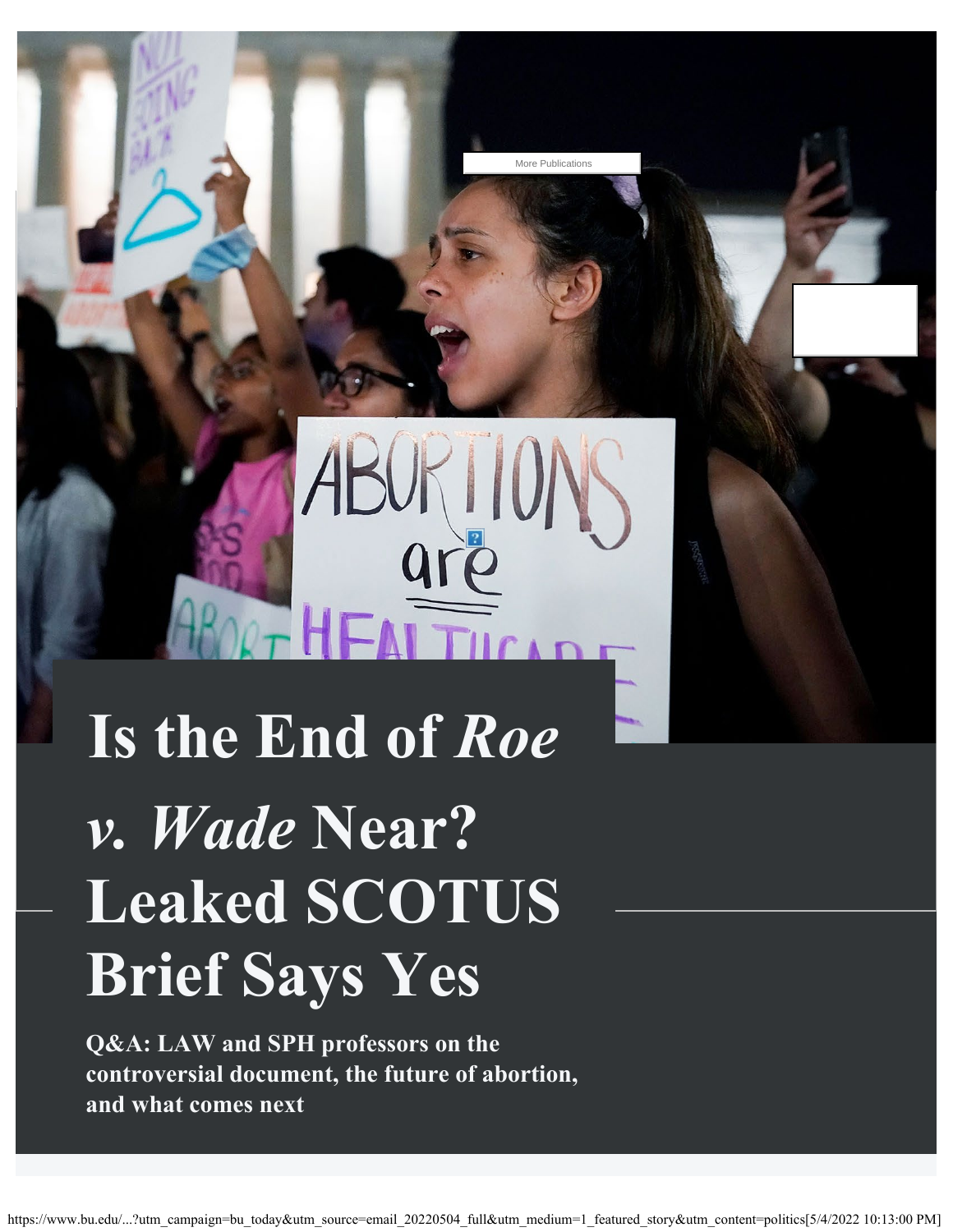#### Is the End of Roe v. Wade Near? Leaked SCOTUS Brief Says Yes | BU Today | Boston University

*A wee-hours crowd May 3 protested a leaked tentative US Supreme Court decision reversing* Roe v. Wade*, the decision legalizing abortion rights. Photo by AP/Alex Brandon*



Protesters on both sides of the abortion debate descended on the US Supreme Court Monday night and into Tuesday after a [leaked secret draft](https://www.politico.com/news/2022/05/02/supreme-court-abortion-draft-opinion-00029473) of a US Supreme Court opinion indicated that a majority of justices support overturning *Roe v. Wade*, after almost 50 years of legalized abortion rights in America. If finalized, possibly as soon as this summer, the bombshell could trigger a cultural tsunami across American life, forcing some women to travel to another state for an abortion and putting the divisive issue at the heart of the fall midterm elections.

"We hold that *Roe* and *Casey* must be overruled," Justice Samuel Alito writes in the document, labeled as the "Opinion of the Court," and obtained by *Politico*. "It is time to heed the Constitution and return the issue of abortion to the people's elected representatives." He also wrote: "The inescapable conclusion is that a right to abortion is not deeply rooted in the Nation's history and traditions."

Draft opinions are written after the justices have taken a private vote on a case before them. But because they are often revised multiple times before a formal ruling is issued, and some justices might change their minds during that process, the drafts are almost never seen by the public. That's what made the *Politico*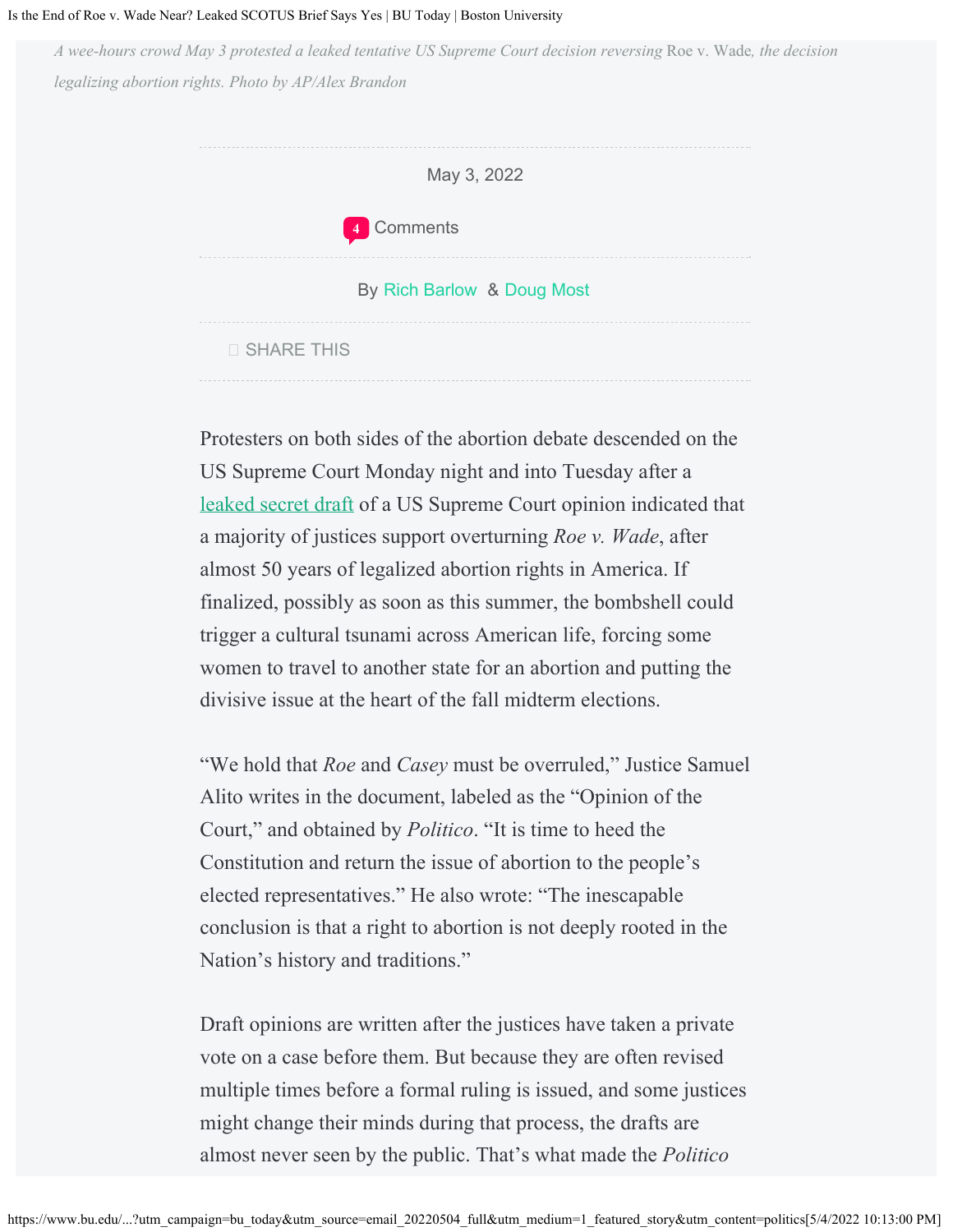story on Monday about the leaked draft so shocking.

A final decision in the abortion case *Dobbs v. Jackson*, involving Mississippi's ban after 15 weeks of pregnancy, will be issued by June. *Roe,* decided in 1973, permits abortion before a fetus can survive outside the womb, typically about 23 weeks.

In anticipation of *Roe*'s possible demise since the court became more conservative-leaning under President Trump, states have been either codifying or curtailing abortion access in recent years, including Massachusetts, where abortion will remain legal, whatever SCOTUS decides.

*BU Today* spoke with [Linda McClain](https://www.bu.edu/law/profile/linda-c-mcclain/), the School of Law Robert Kent Professor of Law, and [Nicole Huberfeld](https://www.bu.edu/law/profile/nicole-huberfeld/), a LAW professor of law and the School of Public Health Edward R. Utley Professor of Health Law, Bioethics, and Human Rights, about the leaked opinion, the future of abortion, and what comes next.



WITH LINDA MCCLAIN AND NICOLE HUBERFELD

## *BU Today:* **How would this play out if** *Roe v. Wade* **is overturned?**

**Huberfeld:** If it's overturned, we'll end up with a patchwork of state laws, some which may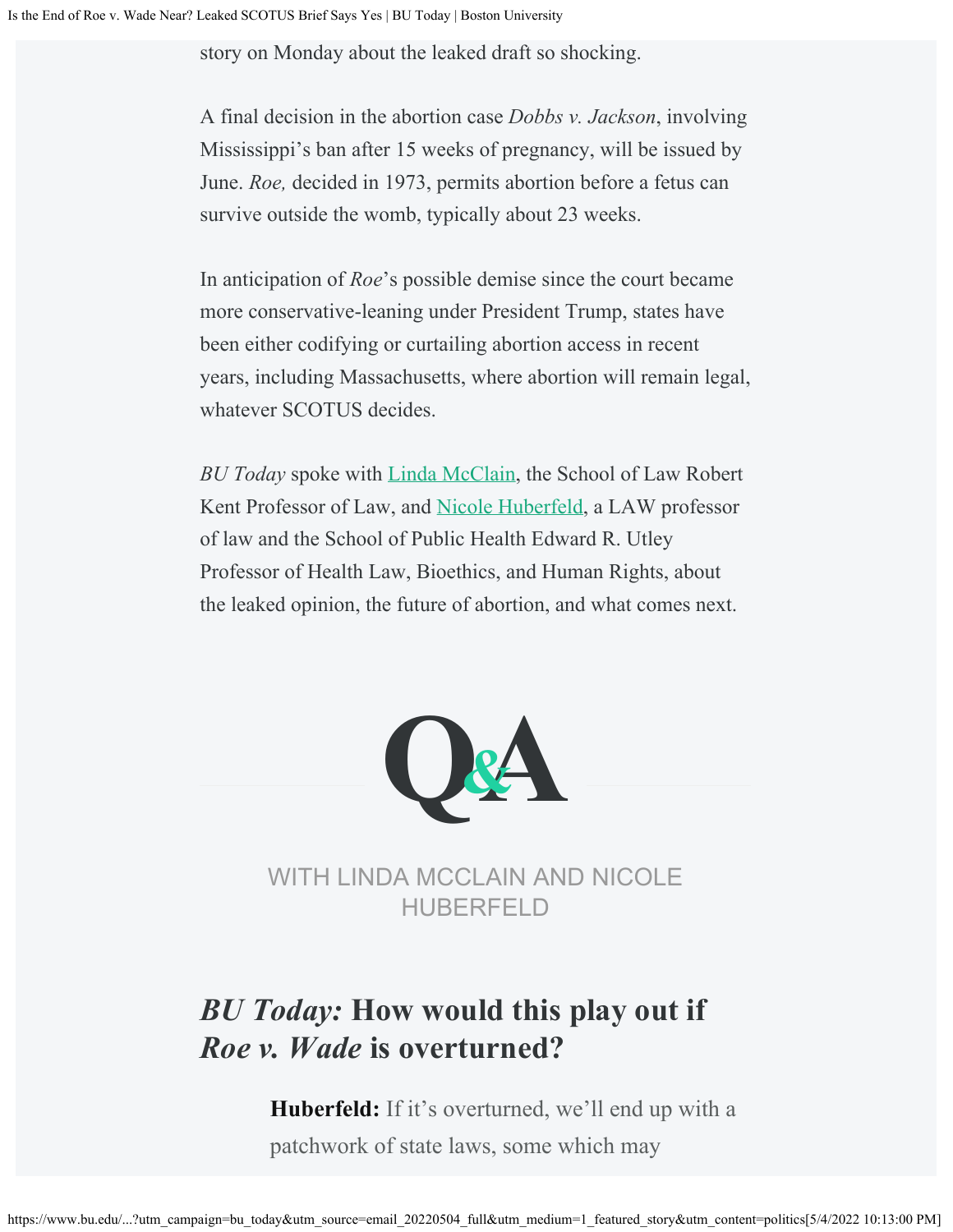criminalize it and some which will protect it, like Connecticut or Massachusetts. Where you live will depend on what kind of healthcare you will be able to get.

### **Is there any precedent for a law being on the books for this long, close to 50 years, and then being reversed?**

**Huberfeld:** It has happened. But very rarely. One example the court points to in this draft to justify this radical change is the difference between *Plessy v. Ferguson* [an 1896 case] and *Brown v. Board of Education* [a landmark 1954 ruling that said it was unconstitutional for state laws to establish racial segregation in public schools]. *Plessy* ensconced the idea of "separate but equal" when it came to the education of students, but *Brown* said that separate is inherently unequal and that *Plessy* is wrong.

**Overturning** *Roe* **would allow states to decide abortion for themselves, but they've been doing that for decades, short of outright abolition, since the 1992** *Planned Parenthood v. Casey* **decision. Is there less here than meets the eye?**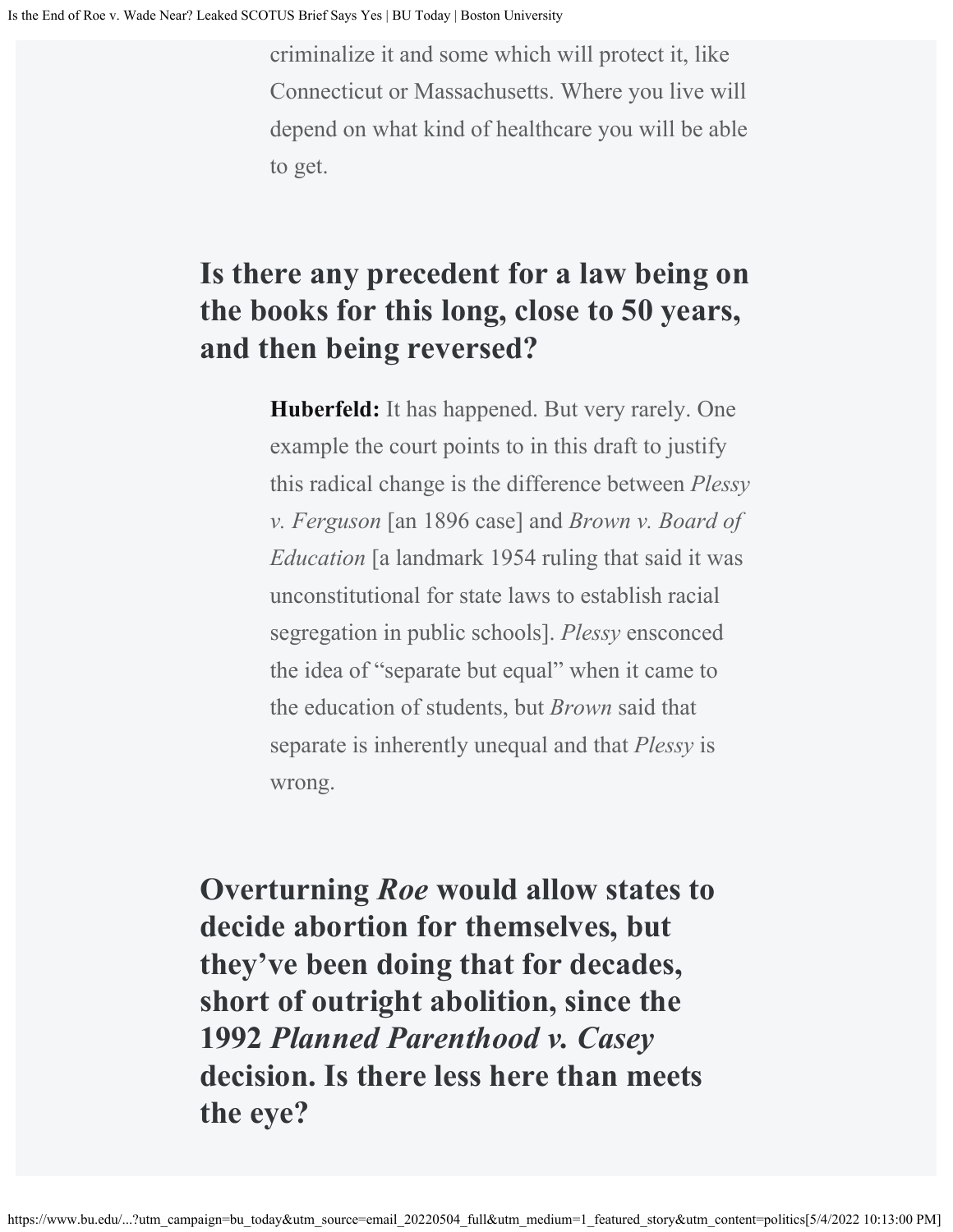**McClain:** It's true the states have been going their own way since *Casey* relaxed *Roe*'s requirements and allowed more latitude for state regulation. On the other hand, even as interpreted by *Casey*, there were still limits on what states could do, and this draft opinion would blow that framework apart in a couple of ways. One is the viability line; whatever regulation *Casey* opened the door to, they still had to respect the principle that women make the ultimate choice up to viability. If a case would reach the Supreme Court that purported to restrict abortion prior to viability [or] an outright ban, that could not survive. Now the Court's saying a 15 week ban survives under this new rational-basis test that they've announced.

Now what happens is, whatever regulation a state adopts, including a total ban, the only standard is, is there a rational basis for this law? Is there a legitimate interest the state's furthering? This opinion announces a whole bunch of possible interests, including ones that neither *Roe* nor *Casey* discussed, like minimizing fetal pain, avoiding discrimination based on race, sex, or disability.

#### **Are you surprised that the Court is actually prepared to overturn** *Roe***?**

**Huberfeld:** I think I was hoping that [Chief Justice] John] Roberts could craft some kind of more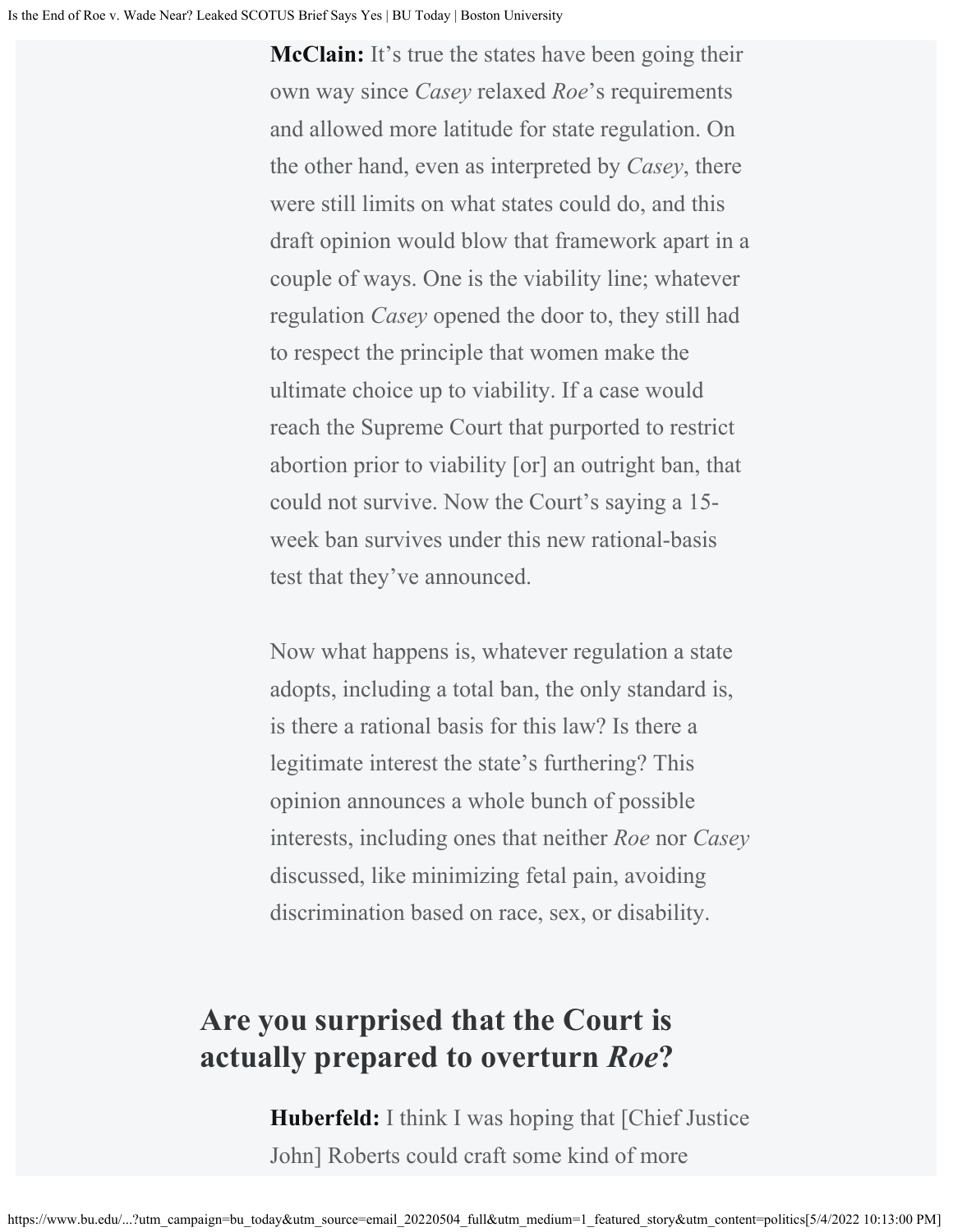measured opinion. That seemed to be the kind of question he was asking during oral arguments in the *Dobbs* case, if 15 weeks was enough, and could that be an interpretation of *Roe*. But the opinion very much reflects the opinion of the justices that joined the majority. It is a big deal to overrule 50 years of doctrine. The majority of the opinion is not well reasoned in my view. So, I am surprised how it is written and how strong of a stance it takes. But I am not sure I am surprised that this could happen. It's important to remember, however: this does not actually change the law of the land. This is not an issued opinion.

# **Massachusetts Senator Ed Markey (Hon.'04) said that this Court might overturn abortion precedent with a "stolen" seat by Republicans. What would reversing** *Roe* **do to the Court's public respect as an institution?**

**McClain:** Justice Sotomayor made that powerful statement about whether the Court would survive the "stench" if it seemed that it was acting politically. The opinion acts [like], *Oh we're above politics, we wouldn't act just because of public opinion.* They act as if this has absolutely nothing to do with politics and everything to do with the Constitution. But in 1992, when *Casey* claimed it was upholding *Roe*, there were seven Republican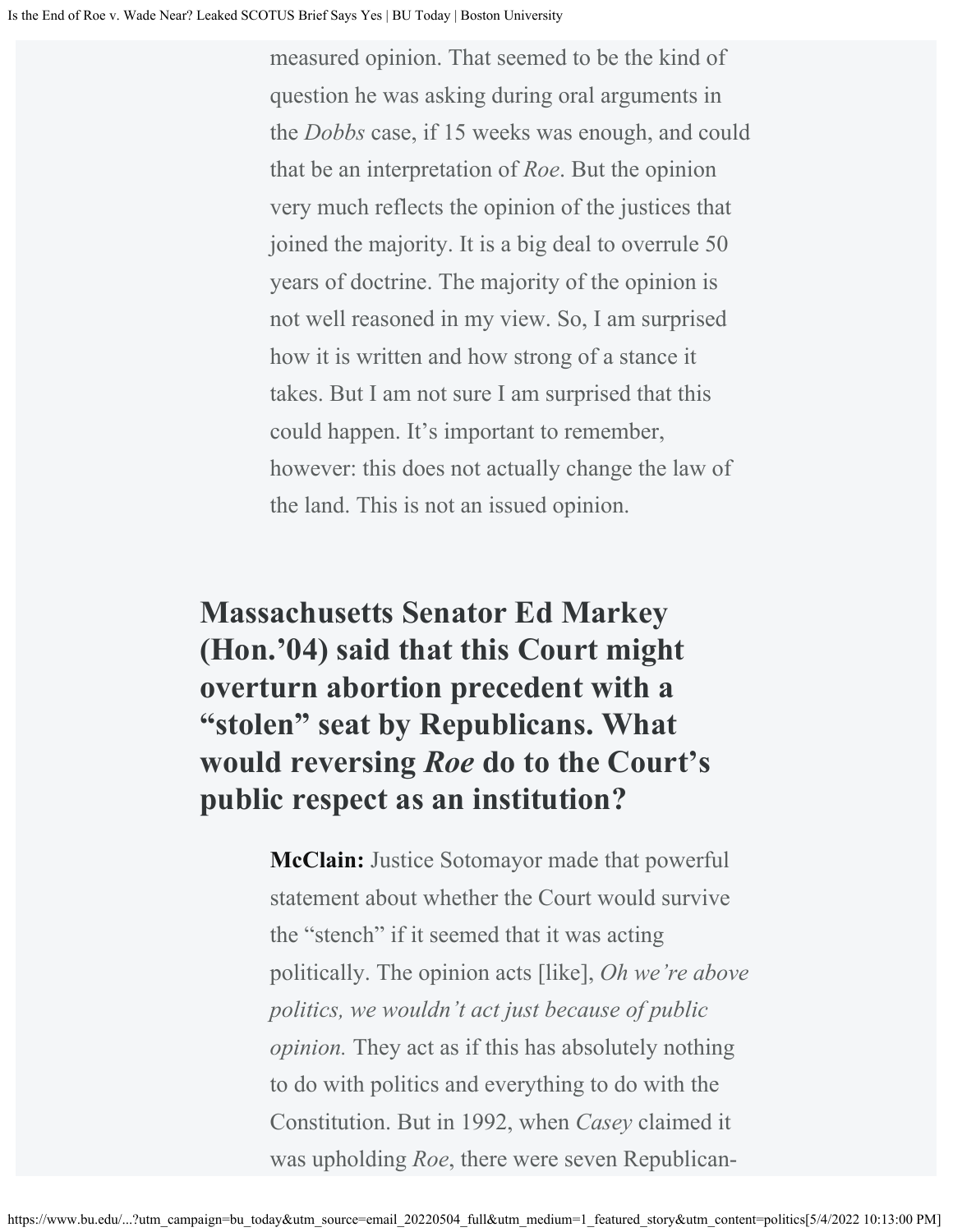appointed justices. People were poised for that Court, dominated by Republicans, to overrule *Roe.* What instead happened is that three of those Republican appointees basically ruled that, while *Roe* went too far in some ways, they had to uphold it. They gave constitutional reasoning for it and a *stare decisis* argument—the famous language about a generation of women who have come of age relying on this.

Fifty years after *Roe*, we have a 6-3 hard-right Court. I think they're a different kind of conservatives. Those other conservatives were concerned about preserving tradition. I think [Chief Justice John Roberts, who did not join the draft opinion majority] was hoping there was some way to claim they were still holding onto *Roe* and *Casey,* but jettisoning part of it. Maybe he didn't want the damage to the Court in the public eye.

## **Markey also called for expanding the Court in light of an overturn. Is that a good idea?**

**McClain:** I'm not an expert on court-packing, but I can see that this really makes people's blood boil about the failure to give [President Obama nominee Merrick Garland] a hearing. And then the hasty effort to fill [Ruth Bader] Ginsburg's seat three months before the election. I just couldn't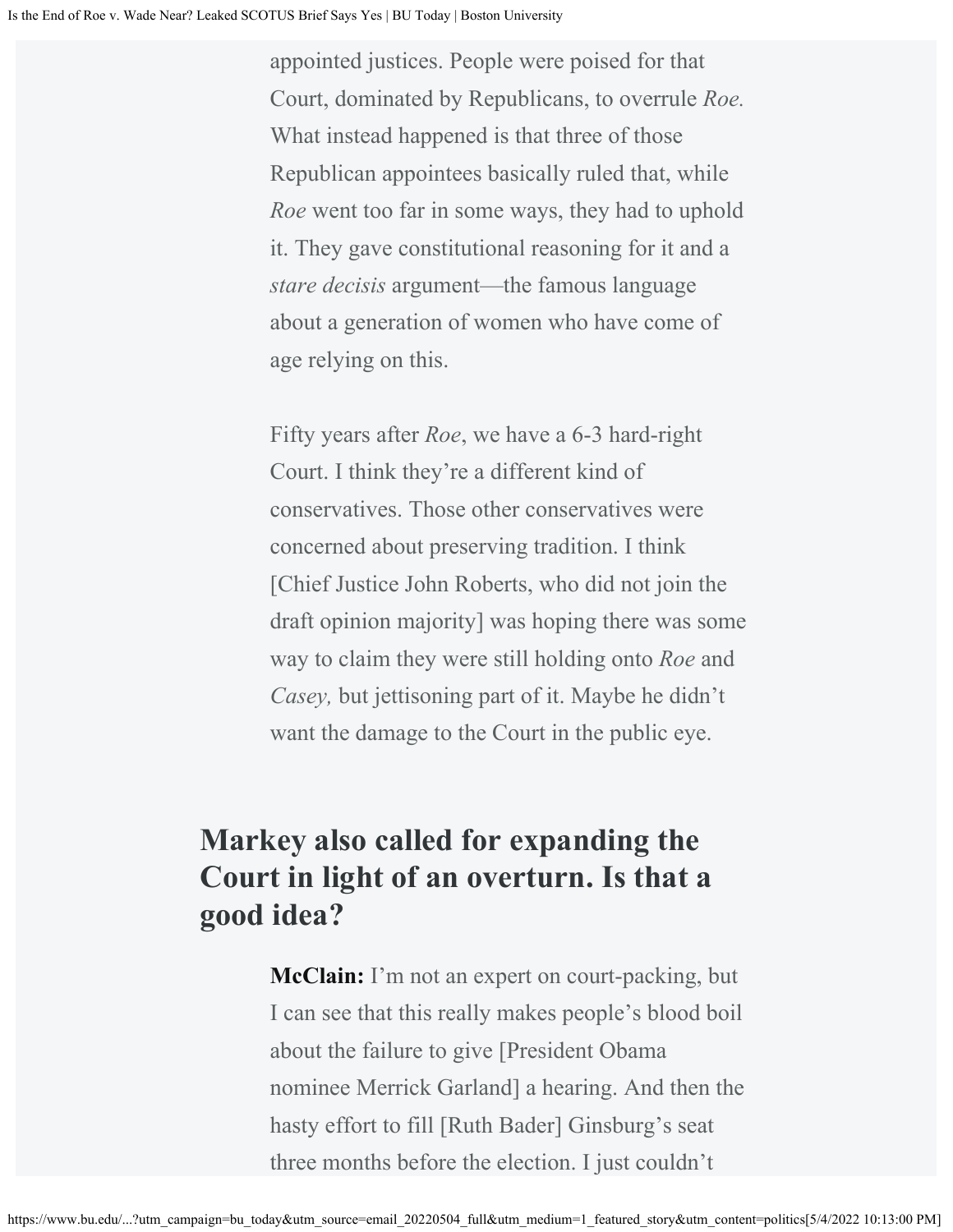speak to whether this is a good solution, let alone whether it's practical. The bottom line is that we have this hard-right Court that we're probably stuck with for quite a long time.

#### **Are secret votes common on the Supreme Court?**

**Huberfeld:** Yes. They vote and then they go off and write the draft. There are drafts that circulate all the time. What's unusual is the leaking.

## **Obviously the question a lot of people debate is whether something like abortion should be decided by the states, and differ from state to state?**

**Huberfeld:** That's certainly what [Justice Samuel] Alito said in his opinion. States should make their opinion and it's up to their elected representatives. The problem is that actually misrepresents what is happening. His reliance on the function of the democratic process of states is naive, it's disconnected from the reality of what's happening with elections. This is the hard fact—that legislators across the country have tried to gerrymander voting districts so it's much harder to legislate through democracy. Even if our democracy were well functioning, the reality is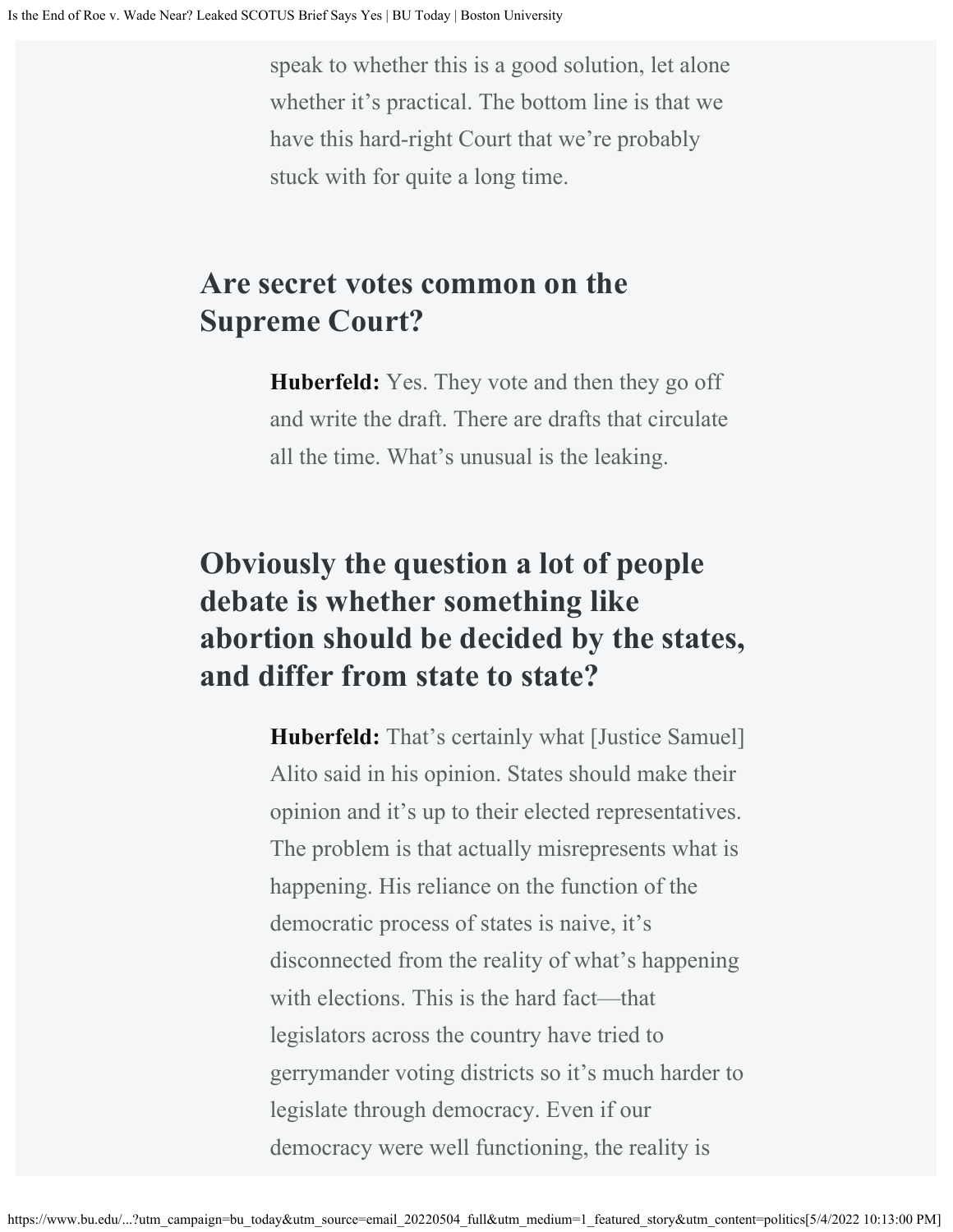that women's health has been a social health issue being used as a trading card in politics. This draft does not reflect [public polling](https://news.gallup.com/poll/1576/abortion.aspx), which shows that people want abortion legal up to viability.

#### **How will this news impact politics in America right now?**

**Huberfeld:** History shows that politicians are playing to the primaries. People who vote in primaries tend to have more extreme views than the majority of voters. Extreme laws enacted in the abortion space are not unlike similar laws affecting the rights of LGBTQ+ people. It's an issue designed to get people to vote, but it's not designed to reflect the majority of opinions.

**McClain:** The Court points out that 26 states asked it to overturn *Roe* and *Casey.* Those states are poised to enact extremely restrictive laws, some of which are currently enjoined in court. Blue states are trying to find ways to protect people from out-of-state, to provide them more healthcare. The fact that there's going to be a scramble to help people living in red states to get healthcare is very worrisome. The Court says nothing about the conditions of life for women in Mississippi and the high poverty rates of Black women. They like to talk about Black fetuses being aborted, and more of them are aborted than other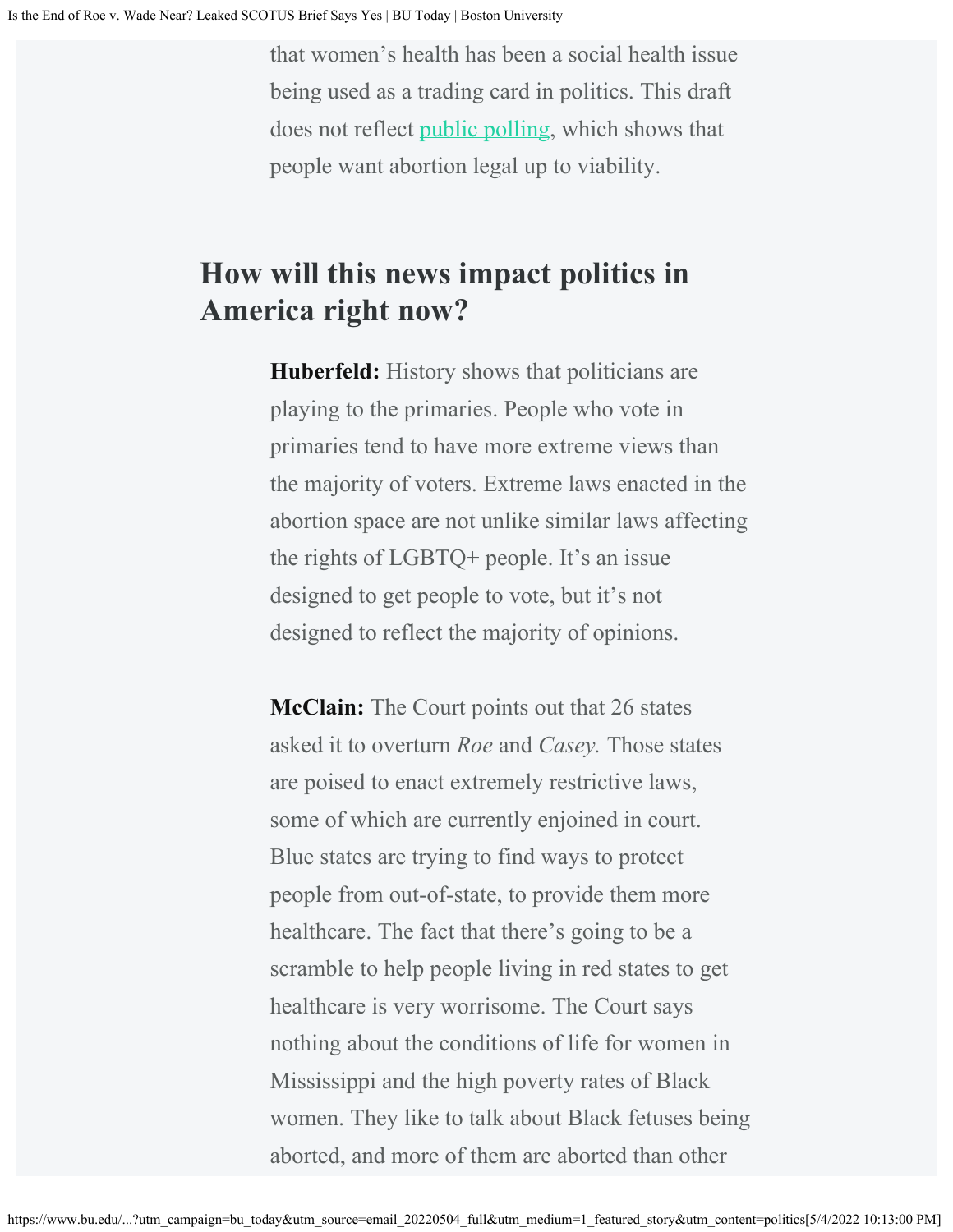fetuses, but that's the only attention, really, to the crushing impact of this kind of decision.

One question was what happens to other dueprocess liberty cases, ones that relied on *Casey*, like *Obergefell v. Hodges*, the [same-sex] marriage equality case. We know Alito, Thomas oppose that opinion. This [draft] twice says, *nothing we say here should imply that these other decisions are under attack.* They claim this is a unique situation that involves taking potential life or unborn life.

That's interesting, given that some of the conservatives on the Court *clearly* oppose marriage equality. [And] some people believe that methods of contraception take life. All those challenges to the Affordable Care Act by religious groups because certain forms of contraception take life—is contraception safe?

#### **How do you think the Supreme Court justices feel about the leak occurring?**

**Huberfeld:** I imagine it would be upsetting to Roberts, an institutionalist. The justices tend to pride themselves on decorum, they tend to describe the Court as being slow, intellectual, driven by analysis. This would counter that narrative. I think at least some justices will be upset by this.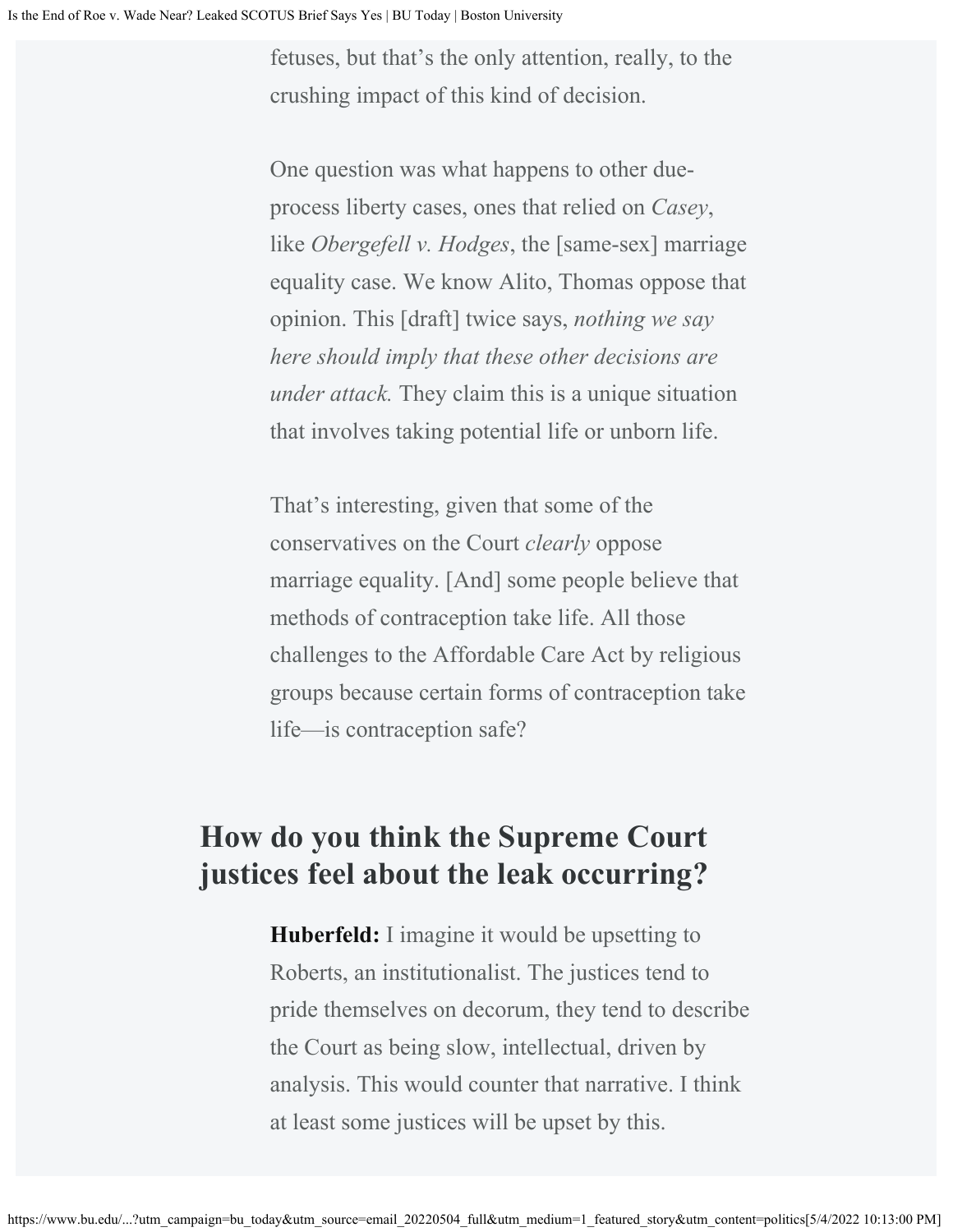

#### **SENIOR WRITER**

**Rich Barlow** is a senior writer at *BU Today* and *Bostonia* magazine. Perhaps the only native of Trenton, N.J., who will volunteer his birthplace without police interrogation, he graduated from Dartmouth College, spent 20 years as a small-town newspaper reporter, and is a former *Boston Globe* religion columnist, book reviewer, and occasional op-ed contributor. [Profile](https://www.bu.edu/today/author/rich-barlow/)  $\Box$ 



#### **ASSOCIATE VICE PRESIDENT, EXECUTIVE EDITOR, EDITORIAL DEPARTMENT**